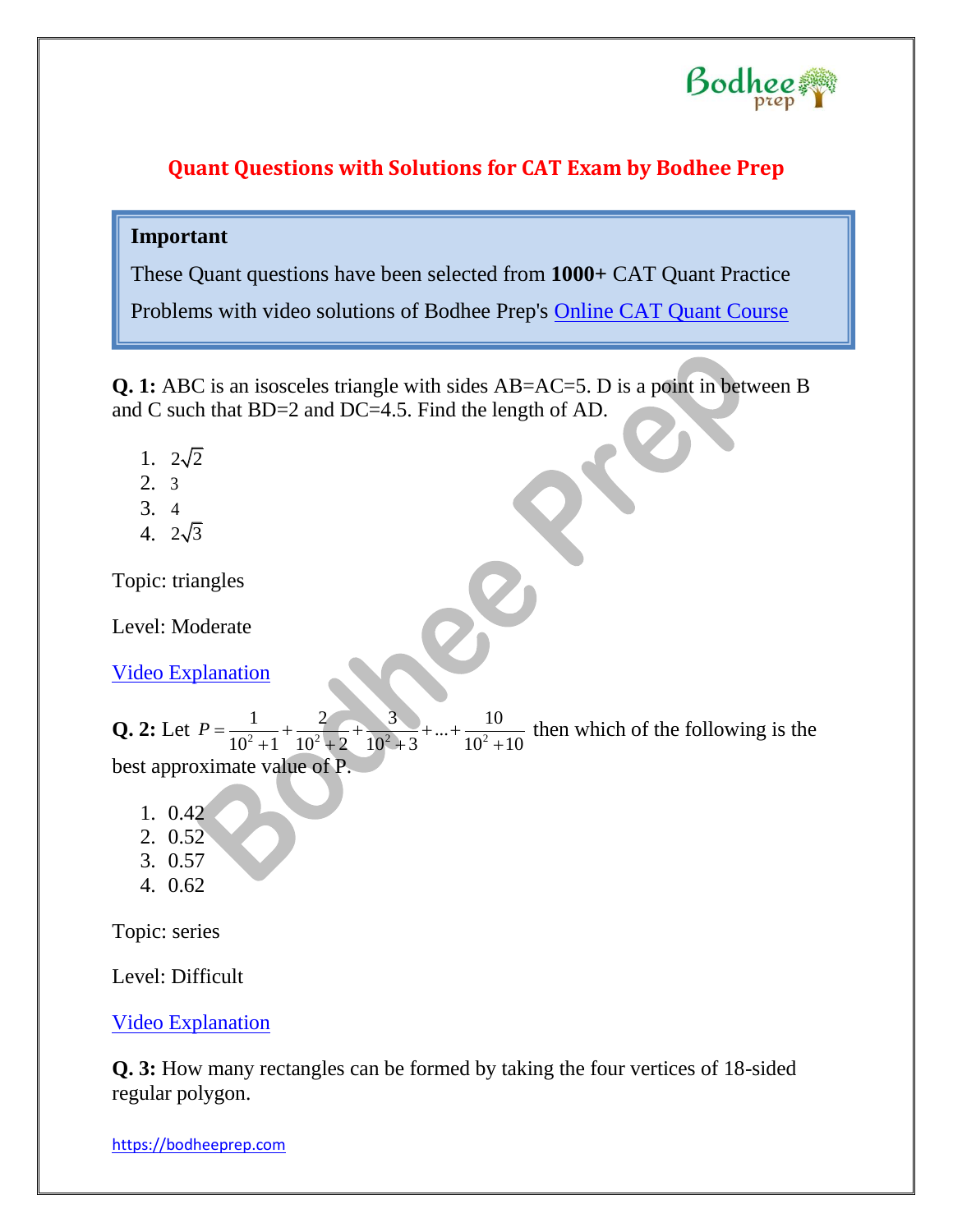

Topic: permutation and combination

Level: Difficult

[Video Explanation](https://www.youtube.com/watch?v=bBbry_WpGec)

**Q. 4:** Find the smallest number which has 6 distinct factors

Topic: factors

Level: Moderate

[Video Explanation](https://www.youtube.com/watch?v=X_bUxtBB-Yw)

**Q. 5:** If Rohit drives at 20kmph, he reaches office at 3 pm. If he drives at 30kmph, he reaches office at 11 am. At what speed he should drive if he wishes to reach office at 1 pm.

- 1. 25 kmph
- 2. 24 kmph
- 3. 27 kmph
- 4. None of these

Topic: speed time and distance

Level: Easy

## [Video Explanation](https://www.youtube.com/watch?v=USiHmkuxAwE)

**Q. 6:** A five digit number N has all digits different and contains digits 1,3,4,5, and 6 only. If N is the smallest possible number such that it is divisible by 11, then what is the tens place digit of N.

- 1. 1
- 2. 3
- 3. 4
- 4. 5

Topic: divisibility

Level: Moderate

[Video Explanation](https://www.youtube.com/watch?v=kVbNAcaGJog)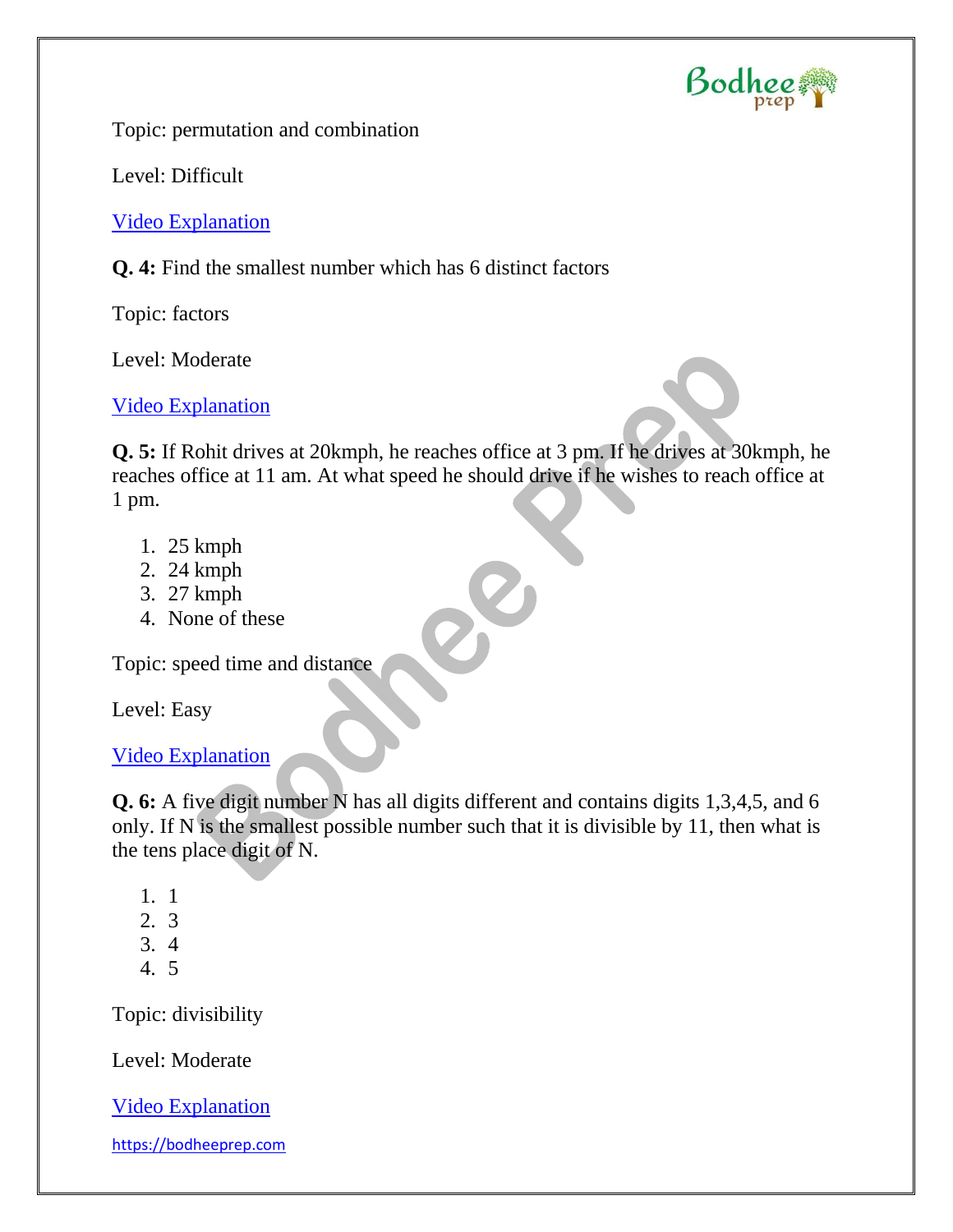

**Q. 7:** If  $\alpha$  and  $-\alpha$  are the roots of the equation  $2x^3 - 5x^2 - 8x + n = 0$ . Find the value of n?

Topic: equations

Level: Easy

[Video Explanation](https://www.youtube.com/watch?v=U2wkHq4kGaA)

**Q. 8:** The bases of a trapezoid have lengths 10 and 15. A segment parallel to the bases passes through the point of intersection of the diagonals and extends from one side to the other. Find the length of the segment

- 1. 5
- 2. √150 3.  $\frac{25}{5}$
- 2 4. 12

Topic: quadrilaterals

Level: Difficult

[Video Explanation](https://www.youtube.com/watch?v=4w4xAQYdozg)

**Q. 9:** The value of a fraction represented in base n is 0.111 while in base 2n it takes the simpler form 0.2n. What is n?

Topic: base system

Level: Moderate

[Video Explanation](https://www.youtube.com/watch?v=C2OvxLgT1DM)

**Q. 10:** If Gopal and Harish can complete a work together in 20 days, and Gopal alone can do the same work in 32 days. When both work together their efficiencies reduce by 20% compare to the efficiency when they would have worked alone. Find the number of days Harish alone takes to complete the same work.

Topic: work and time

Level: Easy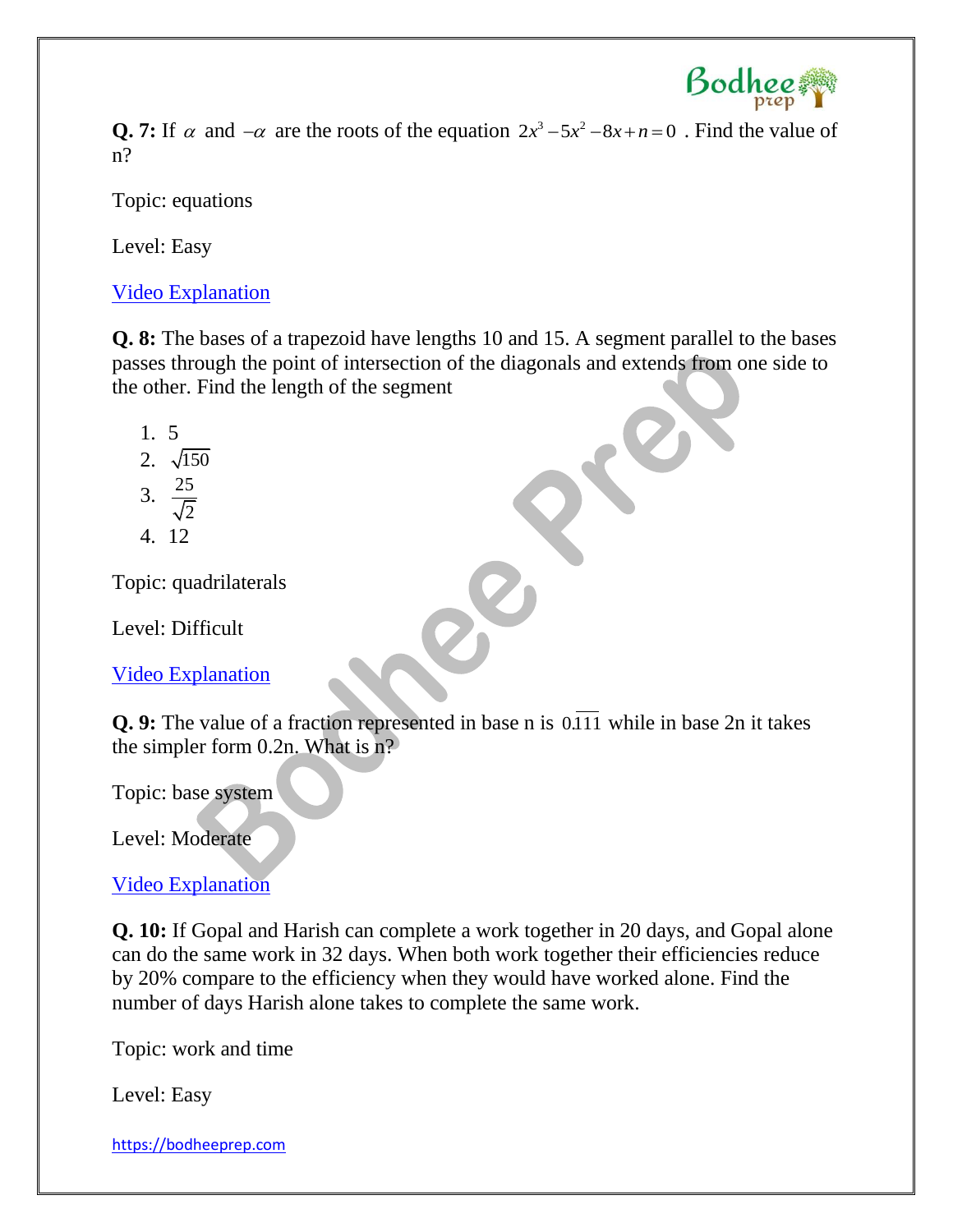

### [Video Explanation](https://www.youtube.com/watch?v=_cXRkxRiuM8)

**Q. 11:** In a survey done across 115 people about their favorite TV Serials: Sathiya, Kumkum, and Balika.

The following results were found

A) 80 prefer Sathiya, 60 prefer Kumkum and 50 prefer Balika.

B) 30 prefer both Sathiya and Kumkum, 40 prefer both Kumkum and Balika. 25 prefer Sathiya and Balika

Find the maximum number of people who could prefer all three serials.

- 1. 25
- 2. 50
- 3. 15
- 4. 20

Topic: set theory

Level: Moderate

[Video Explanation](https://www.youtube.com/watch?v=rcwFdwj1_vg)

**Q. 12:** In how many different ways can we change the sign  $*$  with  $+$  or  $-$ , such that the following equation is true?  $1*2*3*4*5*6*7*8*9*10*11 = 42?$ 

- 1. 6
- 2. 7
- 3. 8
- 4. 10

Topic: properties of numbers

Level: Difficult

[Video Explanation](https://www.youtube.com/watch?v=hPDh8XoEBjM)

**Q. 13:** Nishant, Rakesh, Brijesh, and Rohit bought a house for Rs.40 lakhs. The contribution of Nishant is  $3/5<sup>th</sup>$ of the contribution of Rakesh, Brijesh, and Rohit taken together. The contribution of Rakesh is 2/3rd of the contribution of Brijesh and Rohit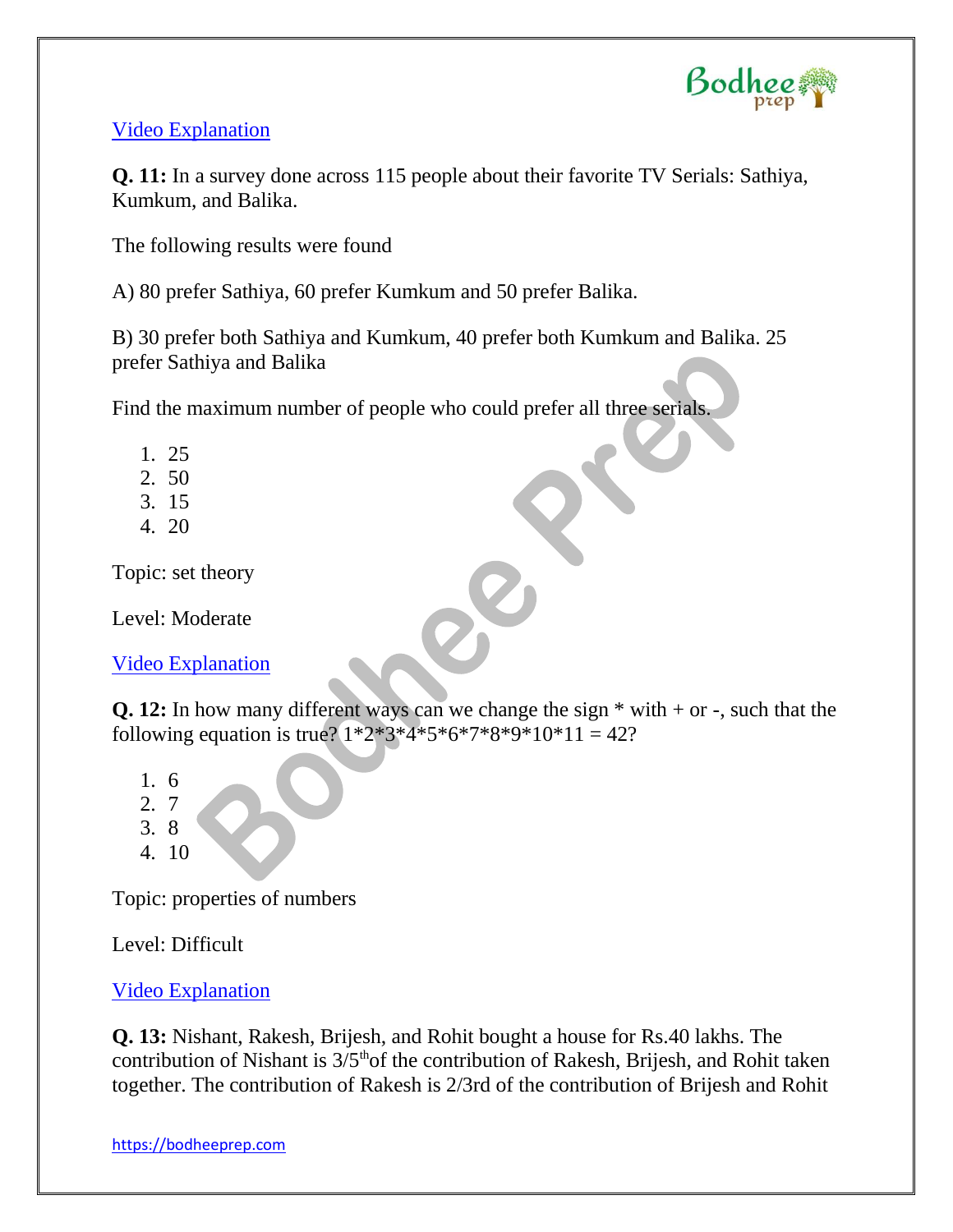

taken together. Brijesh and Rohit contributed equal amount. What is the ratio of their respective contributions?

- 1. 6:4:3:1
- 2. 8:4:2:2
- 3. 6:4:3:3
- 4. 5:4:3:4

Topic: ratio and proportion

Level: Easy

[Video Explanation](https://www.youtube.com/watch?v=Q-N6FHPIlrk)

**Q. 14:** The area of a triangle is 48 and the two sides of the triangle are 8 and 15. Let x be the length of largest possible third side. What is the value of  $\overline{[x]}$ , where  $\overline{[x]}$  is a greatest integer less than equal to x.

- 1. 12
- 2. 17
- 3. 19
- 4. None of these

Topic: triangles

Level: Difficult

[Video Explanation](https://www.youtube.com/watch?v=V29rzG5kMJM)

**Q. 15:** Find sum of all the real roots of the equation  $\sqrt[3]{x} + \sqrt[3]{20-x} = 2$ 

Topic: equations

Level: Moderate

[Video Explanation](https://www.youtube.com/watch?v=_KwaXfbyQlU)

**Q. 16:** Let  $N = 1 \times 2 \times 3 \times \dots \times 99 \times 100!$ , and if ! *N p* is a perfect square for some positive integer  $p \le 100$ , then find the value of p.

Topic: factorials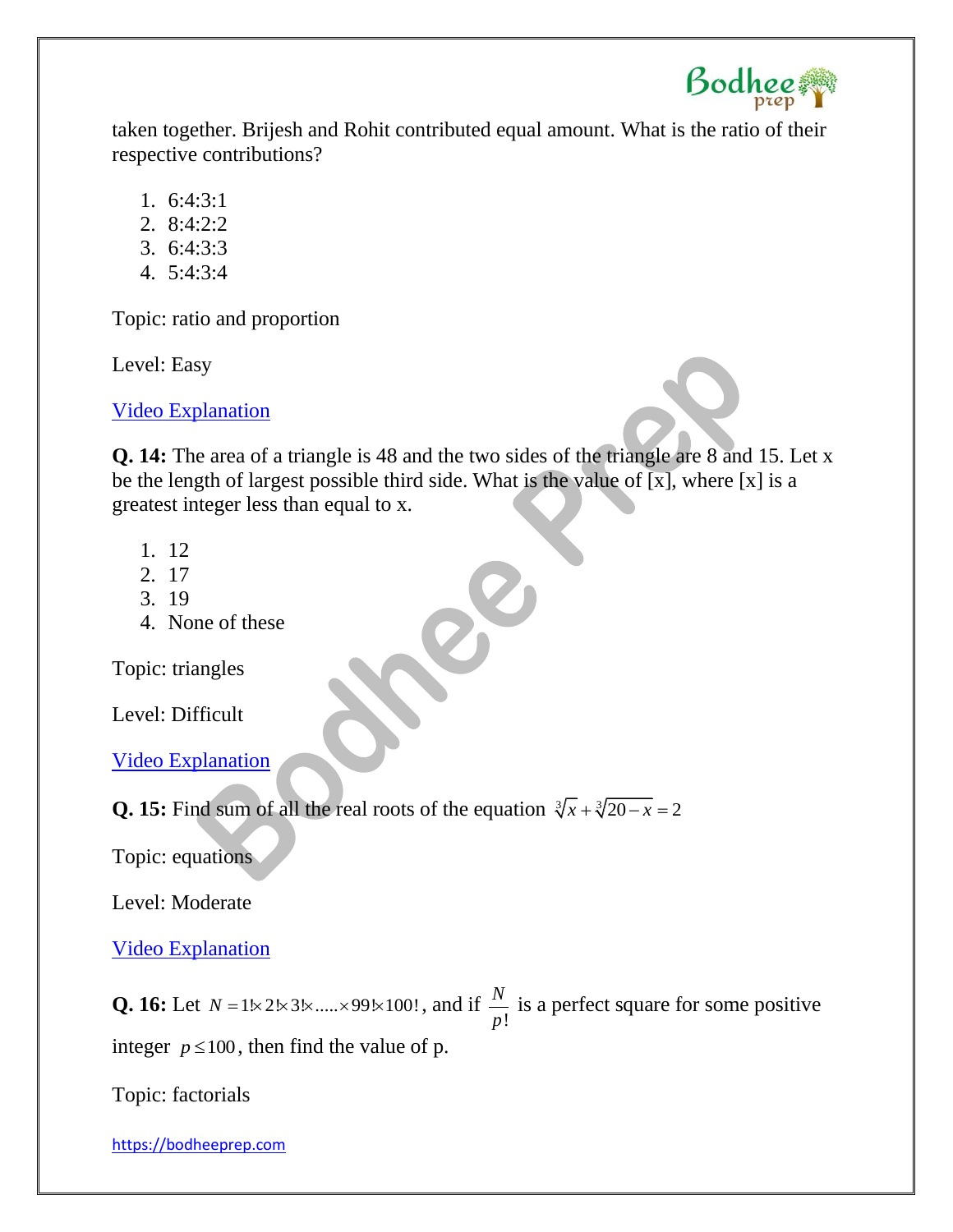

#### Level: Moderate

#### [Video Explanation](https://www.youtube.com/watch?v=-TuloxXpS3A)

**Q. 17:** If  $x^2 + y^2 = 1$ , find the maximum value of  $x^2 + 4xy - y^2$ 

- 1. 1
- 2.  $\sqrt{2}$
- 3. 5
- 4. 4

Topic: maxima minima

Level: Difficult

[Video Explanation](https://www.youtube.com/watch?v=Ol8312eVN-s)

**Q. 18:** The compound interest on a certain amount for two years is Rs. 291.2 and the simple interest on the same amount is Rs. 280. If the rate of interest is same in both the cases, find the Principal amount

- 1. 1200
- 2. 1400
- 3. 1700
- 4. 1750

Topic: sici

Level: Easy

#### [Video Explanation](https://www.youtube.com/watch?v=RsDfdx7OtTE)

**Q. 19:** In the diagram given below, the circle and the square have the same center O and equal areas. The circle has radius 1 and intersects one side of the square at P and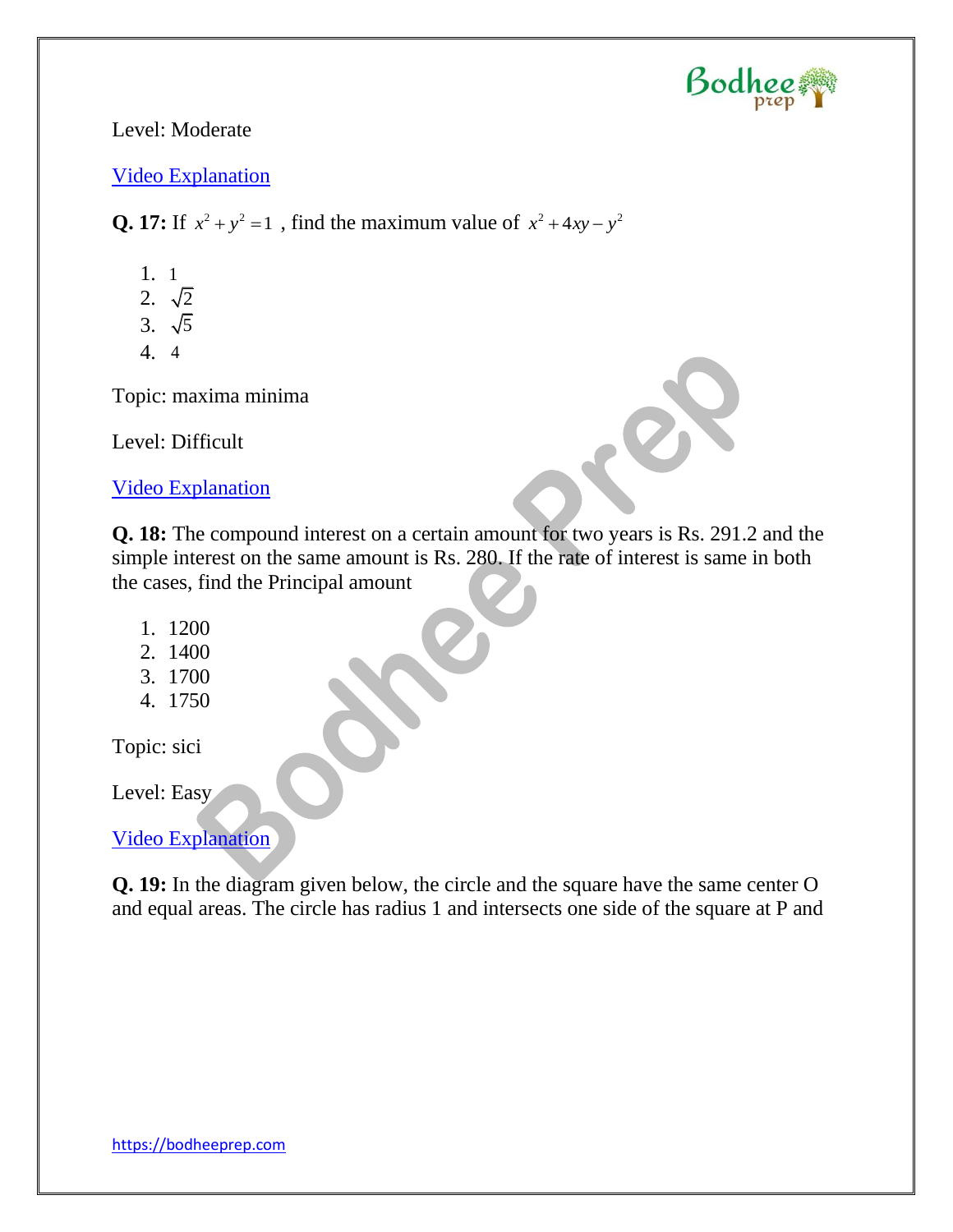

Q. What is the length of PQ?



- 1. 1
- 2. 3/2
- 3.  $\sqrt{4-\pi}$
- 4.  $\sqrt{\pi-1}$

Topic: circles

Level: Easy

[Video Explanation](https://www.youtube.com/watch?v=QXzDIZxPz_4)

**Q. 20:** What is the remainder when  $x^{276} + 12$  is divided by  $x^2 + x + 1$  given that the remainder is a positive integer?

Topic: remainders

Level: Difficult

[Video Explanation](https://www.youtube.com/watch?v=-LbEkrZekhg)

**Q. 21:** A, B, C, D, and E are five friends. The sums of the weights of each group of four of them are 132, 138, 113, 131, and 126. What is the positive difference of the weights of the heaviest and lightest among them?

- 1. 25
- 2. 26
- 3. 27
- 4. None of these

Topic: averages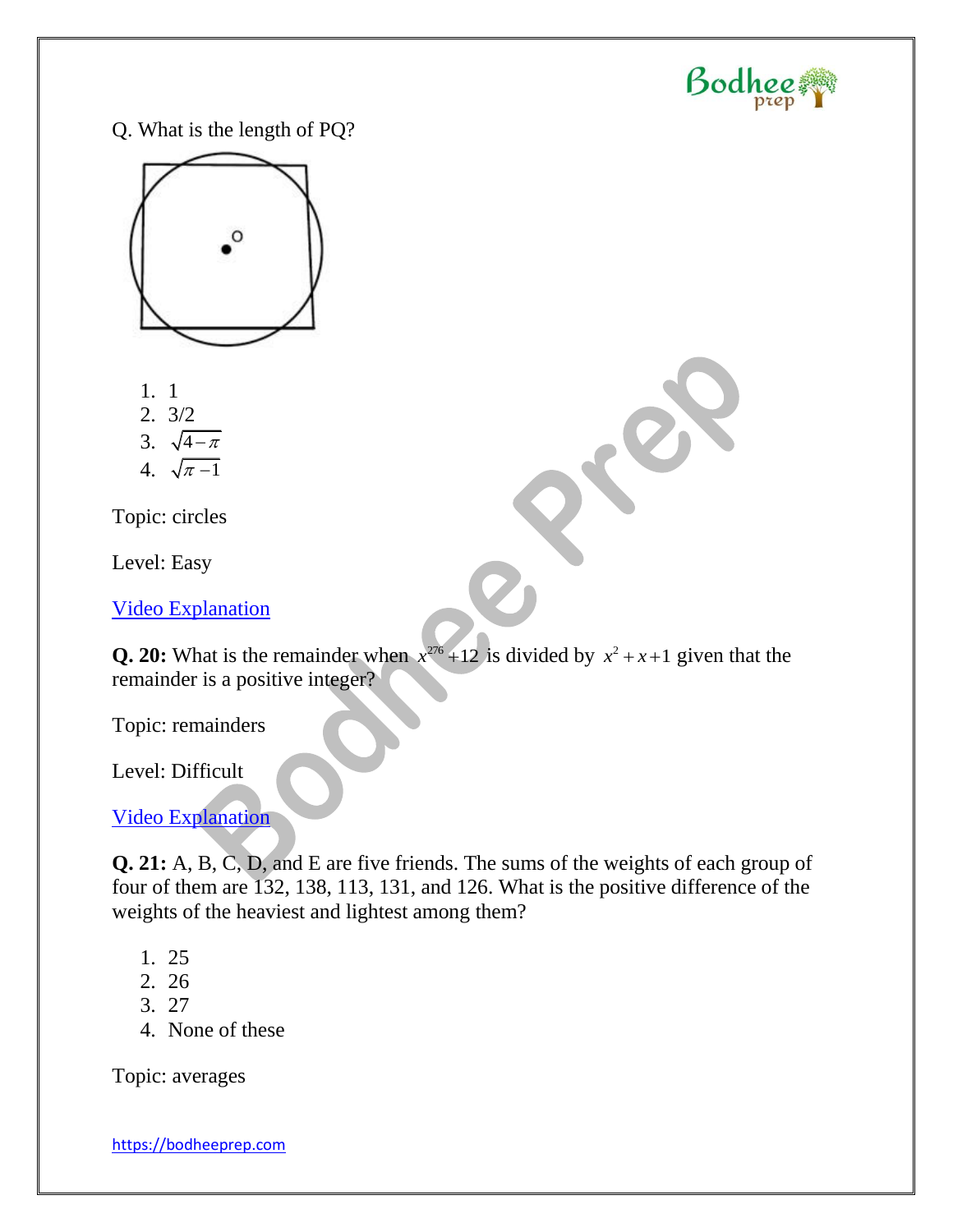

Level: Easy

[Video Explanation](https://www.youtube.com/watch?v=hqjK9KRhQfc)

**Q. 22:** In the figure given below, O is the center and AB is the diameter of the circle of radius 15. From point D, two tangents DC and DB are drawn to the circle. If AC is parallel to OD and AC+OD=43, find the length of CD given CD is positive integer



[Video Explanation](https://www.youtube.com/watch?v=HUGaFT59_ww)

**Q. 24:** Two friends Ankit and Brijesh are approaching towards each other, each one at 1 kmph. Ankit is walking with a dog, which can run at speed of 9 kmph. The dog leaves Ankit and runs towards Brijesh when Ankit and Brijesh are 10 km apart. After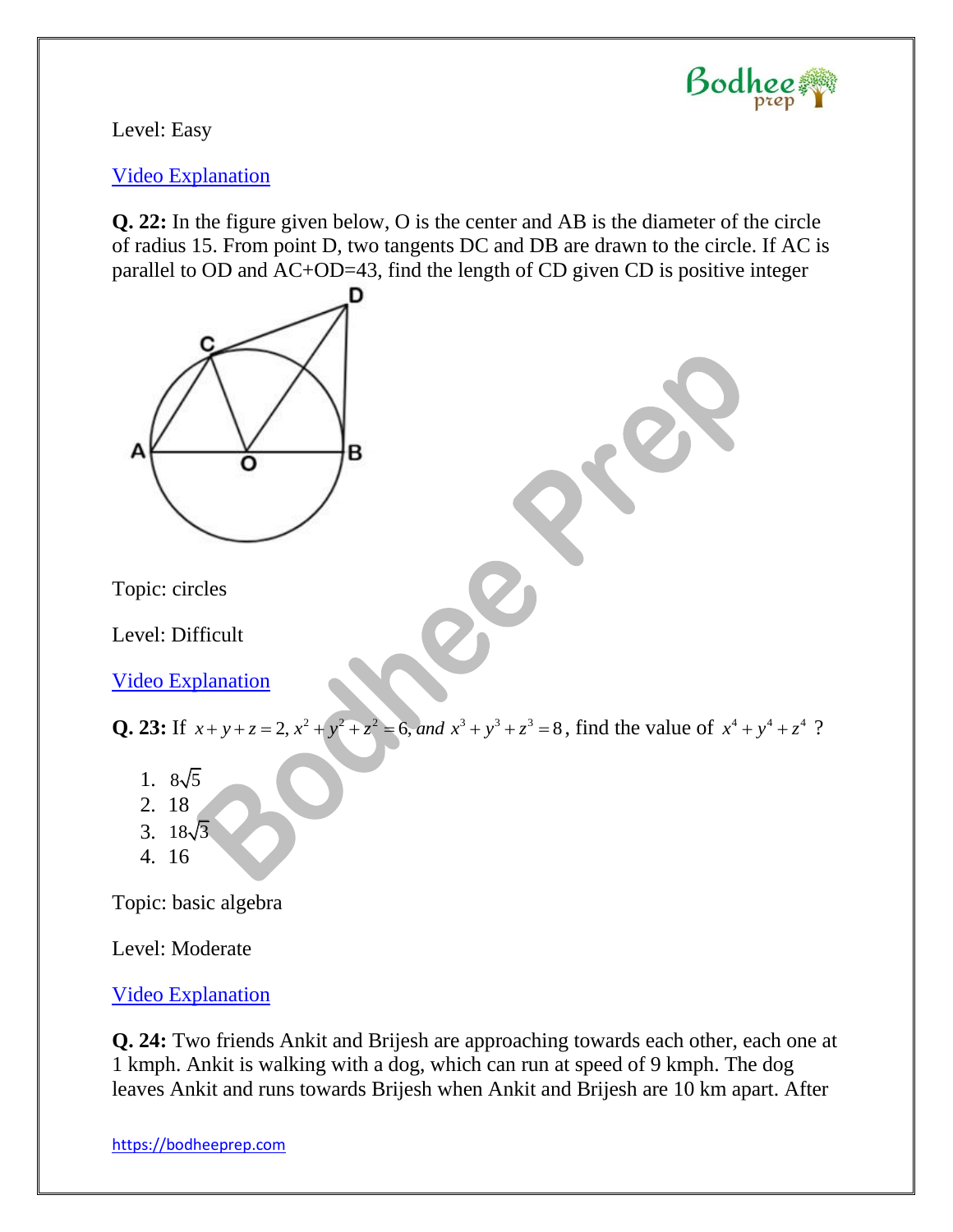

reaching Brijesh the dog immediately runs back to Ankit. Find the distance travelled by Ankit between the time the dog leaves him and comes back to him.

- 1. 1.6 km
- 2. 1.8 km
- 3. 1.2 km
- 4. 1.4 km

Topic: speed time and distance

Level: Moderate

[Video Explanation](https://www.youtube.com/watch?v=CB7lF8wCoeE)

**Q. 25:** The lines  $x = \frac{1}{4}$ 4  $x = \frac{1}{4}y + a$  and  $y = \frac{1}{4}$ 4  $y = \frac{1}{4}x + b$  intersect at the point  $(1,2)$ . What is  $a + b$ ?

- 1. 0
- 2.  $\frac{3}{4}$
- 4 3. 1
- 
- 4.  $\frac{9}{4}$ 4

Topic: coordinate geometry

Level: Easy

[Video Explanation](https://www.youtube.com/watch?v=MDi1r-pt9Rg)

**Q. 26:** For any three positive real numbers x, y and z, **Q. 26:** For any three positive real numbers x,<br> $9(25x^2 + y^2) + 25(z^2 - 3zx) = 15y(3x + z)$  Then:

- 1. x, y and z are in G.P.
- 2. y, z and x are in G.P.
- 3. y, z and x are in A.P.
- 4. x, y and z are in A.P.

Topic: progressions

Level: Difficult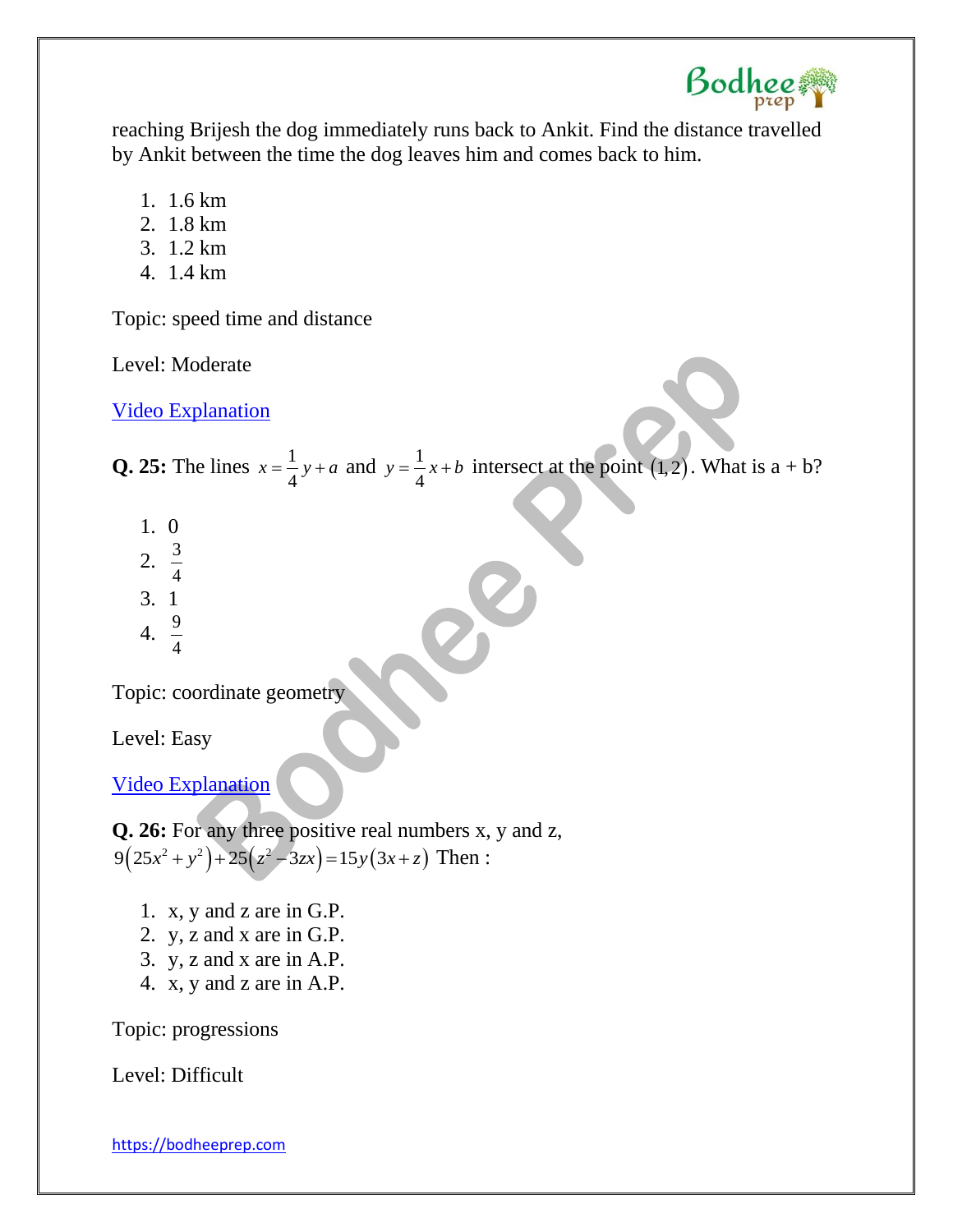

#### [Video Explanation](https://www.youtube.com/watch?v=VHQ1TFu_Yjc)

**Q. 27:** Circles with center A and B are externally tangent to each other and to line m. If the radii of circle A and B are 3 and 1 respectively, Find the area of the shaded region.



**Q. 28:** 13 married couples attended a wedding ceremony, each woman gave a pack of chocolates to everyone except her spouse, and no exchange of gifts took place between men. How many gifts were exchanged among these people?

- 1. 78
- 2. 312
- 3. 468
- 4. 624

Topic: permutation and combination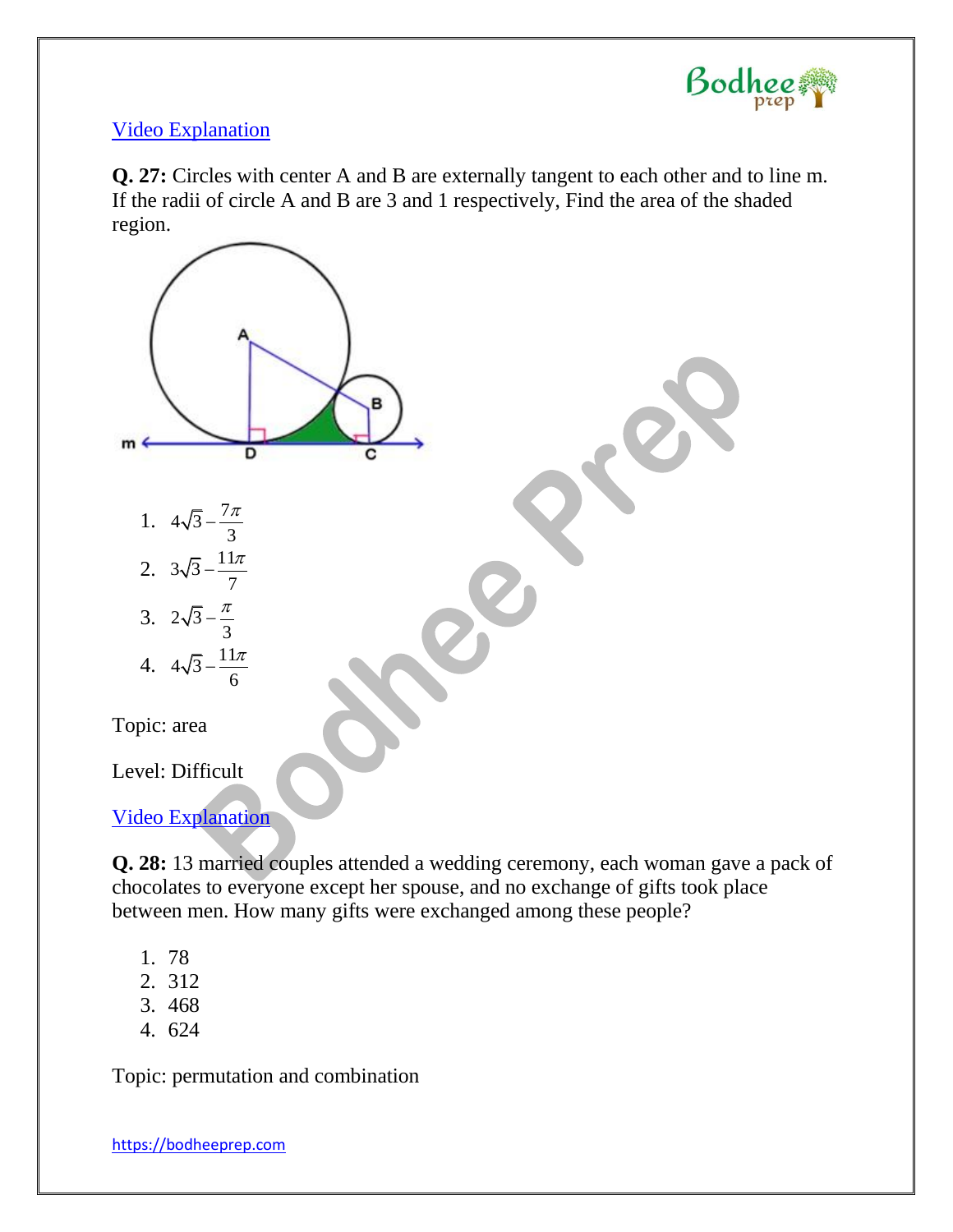

Level: Easy

[Video Explanation](https://www.youtube.com/watch?v=Cq8fDgFdipI)

**Q. 29:** Let  $f(x) = ax^2 + bx + c$  and  $f(x+y) = f(x)+f(y)+xy$ . Given a+b+c=3, find the value of  $f(10)$ 

Topic: functions

Level: Moderate

[Video Explanation](https://www.youtube.com/watch?v=uDM84qToqQE)

**Q. 30:** Let  $x = \log_4 9 + \log_9 28$  then which of the following is true:

- 1. 2<x<3
- 2. 3<x<4
- 3.  $4 < x < 5$
- 4. None of these

Topic: logarithm

Level: Moderate

[Video Explanation](https://www.youtube.com/watch?v=Ean50B3NoJQ)